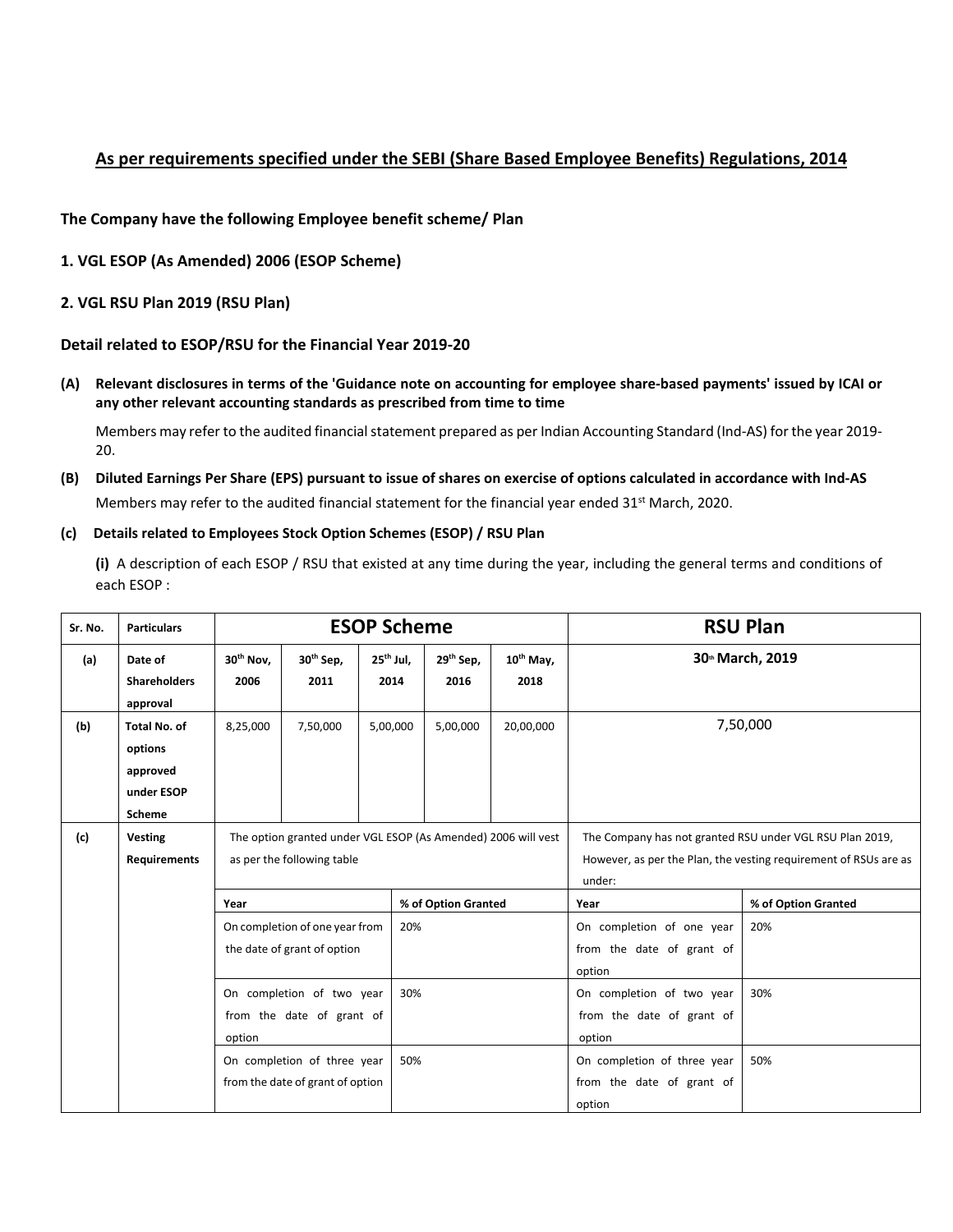| (d) | <b>Exercise price</b> | Exercise Price means the price payable by the employee for            | The exercise price of the RSU will be the face value of the equity |
|-----|-----------------------|-----------------------------------------------------------------------|--------------------------------------------------------------------|
|     | or Pricing            | exercising the option granted to him in pursuance of this Scheme.     | share as on date of exercise unless otherwise determined by the    |
|     | formula               | Exercise price means the price which shall be determined and          | Board/Committee. The present face value of the equity share is Rs  |
|     |                       | decided by the Board/committee but the same shall not be higher       | 10 each.                                                           |
|     |                       | than the market price of the equity shares on the date prior to the   |                                                                    |
|     |                       | date of grant and shall not be less than the face value of the equity |                                                                    |
|     |                       | shares of the Company.                                                |                                                                    |
| (e) | <b>Maximum</b>        | The option would vest on the expiry of one year from the date of      | The option would vest on the expiry of one year from the date of   |
|     | Term of               | grant.                                                                | grant.                                                             |
|     | Option/RSU            | The exercise period would commence from the date of vesting to        | The exercise period would commence from the date of vesting to     |
|     | Granted               | seven years                                                           | three months                                                       |
| (f) | Source of             | Primary                                                               | Primary                                                            |
|     | <b>Shares</b>         |                                                                       |                                                                    |
|     | (Primary,             |                                                                       |                                                                    |
|     | Secondary or          |                                                                       |                                                                    |
|     | combination)          |                                                                       |                                                                    |
| (g) | Variation in          | Not applicable                                                        | Not applicable                                                     |
|     | terms of              |                                                                       |                                                                    |
|     | options               |                                                                       |                                                                    |
| (h) | Method of             | Allotment of Shares through Vaibhay Global Employee Stock             | Allotment of Shares through Vaibhay Global Employee Stock          |
|     | <b>Settlement</b>     | Option Welfare Trust and option available to employees in cash or     | Option Welfare Trust and option available to employees in cash or  |
|     |                       | equity                                                                | equity                                                             |

### **(ii) Method used to account for ESOP – Fair value Method.**

# **(iii) Option/RSU movement during the year**

| Particular                                                       | <b>ESOP Scheme</b> | <b>RSU Plan</b> |
|------------------------------------------------------------------|--------------------|-----------------|
| Number of option/RSUs outstanding at the beginning of the year   | 13,83,529          | <b>NIL</b>      |
| Number of option/RSUs granted during the year                    | 4,57,700           | <b>NIL</b>      |
| Number of option/RSUs forfeited / lapsed during the year         | 1,54,151           | <b>NIL</b>      |
| Number of options/RSUs vested during the year                    | 3,59,009           | <b>NIL</b>      |
| Number of options/RSUs exercised during the year                 | 4,78,364           | <b>NIL</b>      |
| Number of shares arising as a result of exercise of options/RSUs | 4,80,785           | <b>NIL</b>      |
| Money realized by exercise of options (INR), if scheme is        |                    | <b>NIL</b>      |
| implemented directly by the company                              |                    |                 |
| Loan repaid by the Trust during the year from exercise price     |                    | <b>NIL</b>      |
| received (Rs.)                                                   |                    |                 |
| Number of options/RSUs outstanding at the end of the year        | 12,08,714          | <b>NIL</b>      |
| Number of options/RSUs exercisable at the end of the year        | 4,84,210           | NIL             |

**(iv) ESOP/RSUs Pricing, EPS and its impact:** Members may refer to the audited financial statement for the financial year ended 31st March, 2020.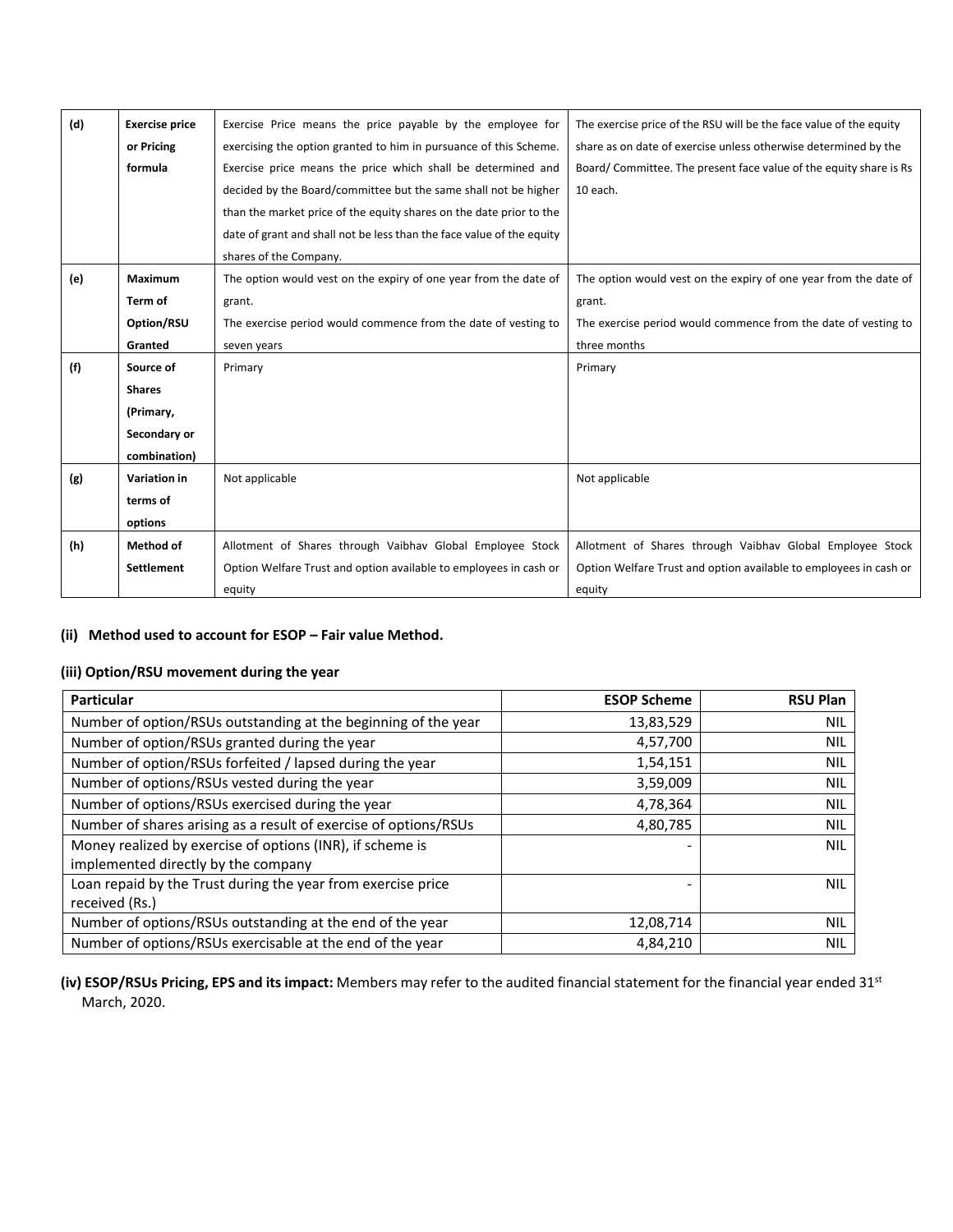#### **(v) Employee wise detail of options/RSUs granted during the year:**

| Sr.<br>No. |                                   | <b>ESOP Scheme</b>      |                                                                |                            |                                         | <b>RSU Plan</b>                                   |
|------------|-----------------------------------|-------------------------|----------------------------------------------------------------|----------------------------|-----------------------------------------|---------------------------------------------------|
| (a)        | Senior<br>Management<br>Personnel | Name                    | <b>Designation</b>                                             | No of<br>option<br>Granted | <b>Exercise</b><br><b>Rice</b><br>(Rs.) | No RSUs were granted<br>during the Financial year |
|            |                                   | Mr. Puru Aggarwal       | <b>Group President</b><br>(Strategy & Business<br>Development) | 20,000                     | 680.40                                  | 2019-20                                           |
|            |                                   | Mr. Vineet              | Group CFO                                                      | 20,000                     | 1059.45                                 |                                                   |
|            |                                   | Ganeriwala              |                                                                |                            |                                         |                                                   |
|            |                                   | Mr. Jeff Allar          | Group Sr. VP HR                                                | 12,500                     | 680.40                                  |                                                   |
|            |                                   |                         |                                                                | 12,500                     | 680.40                                  |                                                   |
|            |                                   | Mr. Amit Agarwal        | President, TJC USA                                             | 7,500                      | 852.84                                  |                                                   |
|            |                                   | Mr. Jay Chandran        | Chief Technology<br>Officer, USA                               | 15,000                     | 680.40                                  |                                                   |
|            |                                   | Mr. Pushpendra<br>Singh | Vice President - HR,<br>Asia                                   | 5,000                      | 680.40                                  |                                                   |
|            |                                   | Mr. Raj Kumar<br>Singh  | Vice President -<br>Group                                      | 5,000                      | 680.40                                  |                                                   |
|            |                                   |                         | Managing Director,                                             | 6,000                      | 680.40                                  |                                                   |
|            |                                   | Mr. Srikant Jha         | <b>TJC</b>                                                     | 6,500                      | 852.84                                  |                                                   |
|            |                                   | Mr. Vivek Jain          | Senior Director -                                              | 6,000                      | 680.40                                  |                                                   |
|            |                                   |                         | Finance                                                        |                            |                                         |                                                   |
| (b)        | Any other                         | <b>NA</b>               |                                                                |                            |                                         |                                                   |
|            | employee who                      |                         |                                                                |                            |                                         |                                                   |
|            | receives a grant in               |                         |                                                                |                            |                                         |                                                   |
|            | any one year of                   |                         |                                                                |                            |                                         |                                                   |
|            | option amounting                  |                         |                                                                |                            |                                         |                                                   |
|            | to 5% or more of                  |                         |                                                                |                            |                                         |                                                   |
|            | option granted                    |                         |                                                                |                            |                                         |                                                   |
|            | during that year<br>Identified    | <b>NA</b>               |                                                                |                            |                                         |                                                   |
| (c)        | employees who                     |                         |                                                                |                            |                                         |                                                   |
|            | were granted                      |                         |                                                                |                            |                                         |                                                   |
|            | option, during any                |                         |                                                                |                            |                                         |                                                   |
|            | one year, equal to                |                         |                                                                |                            |                                         |                                                   |
|            | or exceeding 1%                   |                         |                                                                |                            |                                         |                                                   |
|            | of the issued                     |                         |                                                                |                            |                                         |                                                   |
|            | capital (excluding                |                         |                                                                |                            |                                         |                                                   |
|            | outstanding                       |                         |                                                                |                            |                                         |                                                   |
|            | warrants and                      |                         |                                                                |                            |                                         |                                                   |
|            | conversions) of                   |                         |                                                                |                            |                                         |                                                   |
|            | the Company at                    |                         |                                                                |                            |                                         |                                                   |
|            | the time of grant                 |                         |                                                                |                            |                                         |                                                   |

(vi) A description of the method and significant assumptions used during the year to estimate the fair value of options/RSUs **including the following information:** 

(a) the weighted-average values of share price, exercise price, expected volatility, expected option life, expected **dividends, the risk‐free interest rate and any other inputs to the model:**